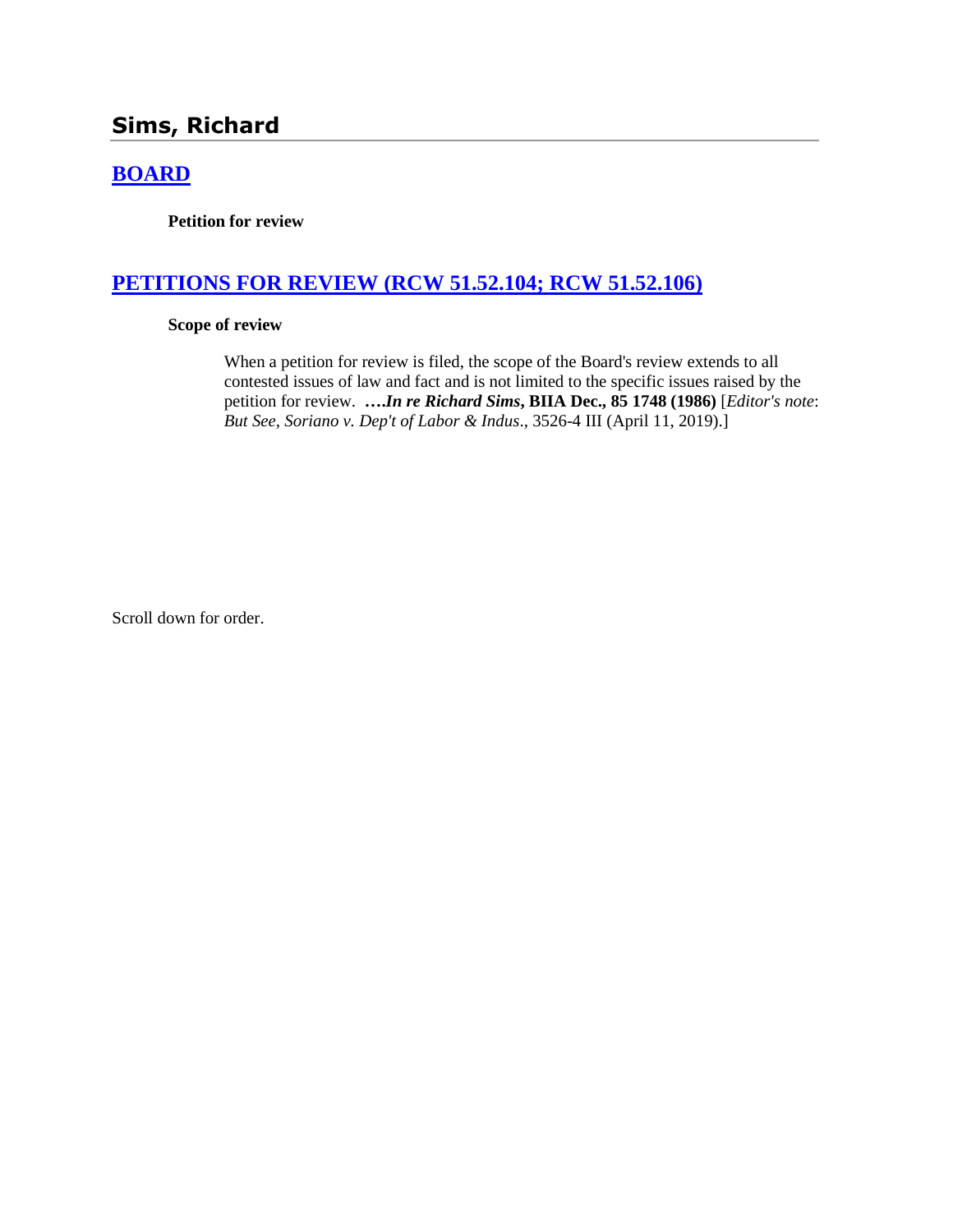### **BEFORE THE BOARD OF INDUSTRIAL INSURANCE APPEALS STATE OF WASHINGTON**

**)**

**) ) )**

**IN RE: RICHARD W. SIMS ) DOCKET NO. 85 1748**

#### **ORDER DENYING REQUEST FOR RECONSIDERATION OF DECISION AND ORDER**

# **CLAIM NO. J-180508**

On June 10, 1985 the Department issued an order in the above-named claim adhering to a prior order dated April 20, 1984 closing the claim with no time-loss compensation and with a permanent partial disability award equal to 5% as compared to total bodily impairment to be paid at 75% of the monetary value. On July 10, 1985 claimant filed a notice of appeal with this Board seeking "further treatment, . . .back time-loss compensation, . . . increased permanent partial disability award, or . . .permanent total disability award."

Hearings were held, and a Proposed Decision and Order was issued by our Industrial Appeals Judge on May 28, 1986, reversing the Department order and remanding the claim to the Department to pay time-loss compensation for the period of September 29, 1982 through October 16, 1984, medical expenses incurred by claimant during the period of April 20, 1984 through October 16, 1984, and an award for permanent partial disability equal to 10% as compared to total bodily impairment payable at 75% of the monetary value, and thereupon close the claim. The Proposed Decision and Order was received at claimant's attorney's office on June 3, 1986 and he filed a written request for an extension of the time in which to file a Petition for Review. That request was granted and the time was extended to July 3, 1986. Claimant's Petition for Review was received at the Board on July 3, 1986. No Petition for Review was filed by the Department.

In his Petition for Review claimant challenged Proposed Finding of Fact No. 7 and Proposed Conclusion of Law No. 2 contained in the Proposed Decision and Order. Finding of Fact No. 7 read as follows: "On September 29, 1982, the claimant had no income from his employment with The Rose Basket." Conclusion of Law No. 2 read as follows: "The claimant is not entitled to any benefits for loss of earning power as a result of his condition causally related to his industrial injury of September 29. 1982. "Claimant requested that Finding of Fact No. 7 be modified to state that claimant's wage at the time of injury was \$600.00 per week or \$100.00 per day, and that Conclusion of Law No. 2 be "reversed."

On July 23, 1986 this Board granted review of the Proposed Decision and Order. On September 25, 1986 this Board issued its final Decision and Order reversing the Department order of June 10, 1985 and remanding to the Department to reopen and pay time-loss compensation for the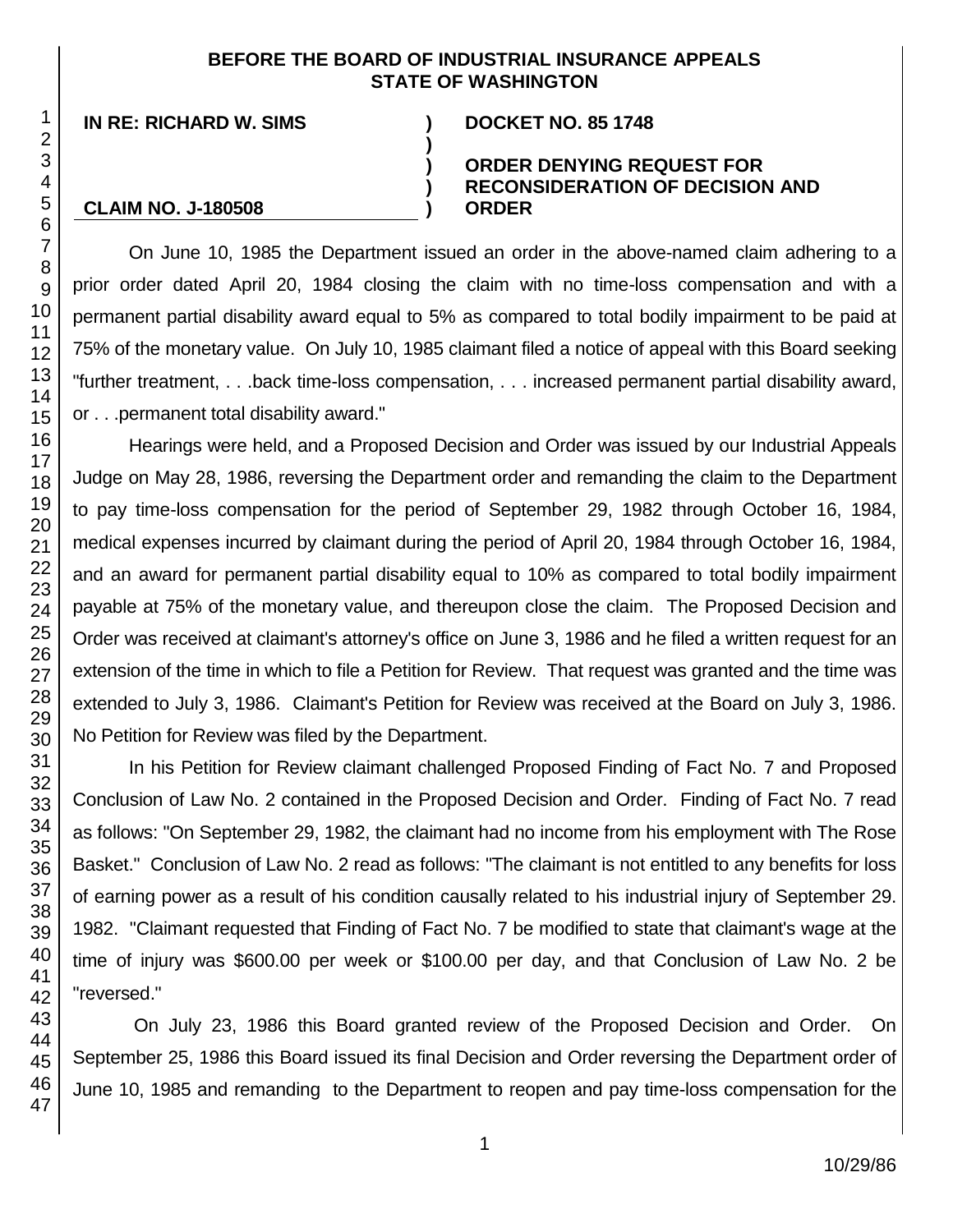3 4 5 6 7 8 9 10 11 12 13 14 15 16 17 18 19 20 21 22 23 24 25 26 27 28 29 30 31 of 25% of time-loss compensation for the periods of September 29, 1982 through June 17, 1984 and October 2, 1984 through April 8, 1985, medical expenses for the period of April 20, 1984 through April 8, 1985 and an award for permanent partial disability equal to 10% as compared to total bodily impairment, payable at 75% of the monetary value, less the prior award, and thereupon close the claim. On October 9, 1986 claimant filed a Request for Reconsideration of Decision and Order. Claimant contends that when this Board reviews a case following a Petition for Review of a Proposed Decision and Order, its review is strictly limited to the specific issues raised in the Petition for Review and can go no further. Thus, according to the claimant, this Board is without authority to correct errors made by its employee Industrial Appeals Judge and is required to adopt incorrect Findings and Conclusions which the Board views as unsupported by the evidence. We strenuously disagree. Claimant relies heavily on the statutory provisions of RCW 51.52.104 and 51.52.106, but neglects to acknowledge the provisions of RCW 51.52.020. That statute clearly indicates that the Legislature had no intention of tying our hands in the fashion suggested by the claimant. For RCW 51.52.020 provides: "the board may not delegate to any other person its duties of interpreting the testimony and making the final Decision and Order on appeal cases." That clear and unambiguous language has been relied on by the courts in defining the broad scope of this Board's authority to review the record and issue its own final Decisions and Orders. Seese v. Department of Labor and Industries, 73 Wn.2d 213 (1968); Department of Labor and Industries v. Tacoma Yellow Cab, 31 Wn. App. 177 (1982). In the latter case, the court examined at some length the nature of this Board and its

relationship to its employee hearing officers, and explicitly supported our interpretation of our broad statutory authority, by stating at pgs. 121-122: "In effect, the board necessarily concluded: (1) all matters pending before the board, from the moment an aggrieved party files an appeal of a departmental order until a final board order is promulgated, properly lie within the bosom of the board for appropriate action; (2) hearing examiners are subordinate employees who have no jurisdictional authority independent of the board's authority; (3) the board cannot delegate to others its duty to make a final decision and issue an order based thereon;

period of June 18, 1984 through October 1, 1984, loss of earning power compensation in the amount

and (4) accordingly, we (the board) choose to review the merits of this appeal. In making that choice, the board acted well within its statutory authority."

The Tacoma Yellow Cab opinion further stated, at page 123: "In the case at bench, the board took the . . . position . . . that it never lost jurisdiction to

2